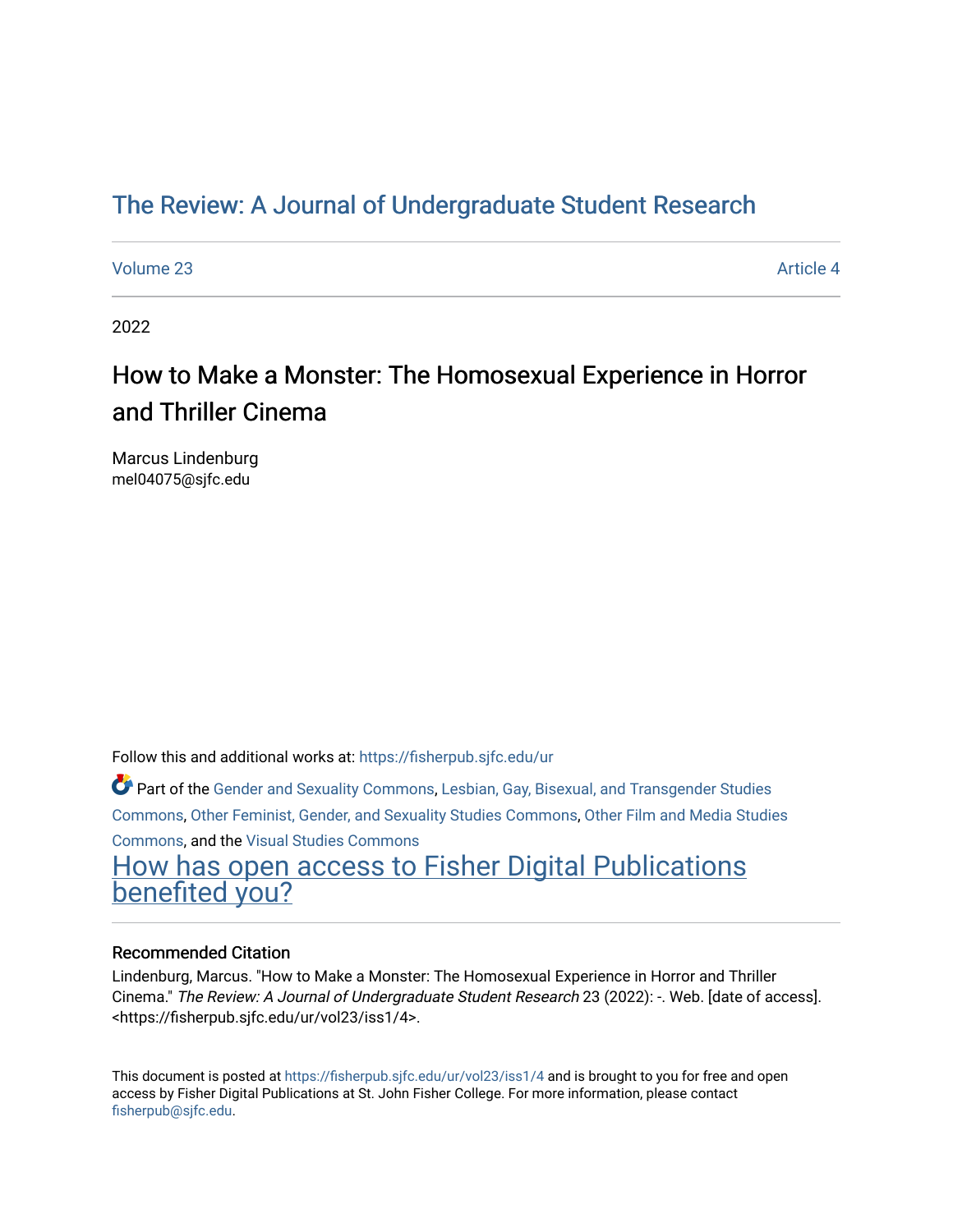# How to Make a Monster: The Homosexual Experience in Horror and Thriller Cinema

#### **Abstract**

Horror and thriller's subtextual stories within cinema have been prominent across many subgenres, creating a wide-spread correlation between the homosexual and the monstruous that grew even noticeable after the start of the AIDS epidemic. Much of horror critique and analysis has been focused on the objectification of the feminine, but the unique role that the male plays in horror and thriller (both as a villain and victim) deserves equal inspection. The research done in this paper demonstrates how horror cinema skews the suggested gender roles and how fear makes us more easily let go of the societal norms held so closely. When these differing roles are more often put onto the villain, it encourages a belief that effeminate males are more likely to turn to violence and general terrorism. Despite this, horror as a genre has long been accepted and even eagerly welcomed by (often male) homosexuals. The resignification of the monster creates a contemporary shift towards horror being overtly connected to all members of the LGBT community, and more often created by homosexual auteurs. This research proves the thesis that horror and thriller are gay genres, both from hatred and reclamation.

#### Keywords

Film theory, homosexuality, phallic symbolism, horror, thriller

#### Cover Page Footnote

This paper was an independent study able to be completed with the help of the Lavery Library staff and Dr. Jim Bowman. The library staff helped suggest research avenues, provide interlibrary loans, and check citations. Dr. Bowman provided guidance on the rhetorical approaches.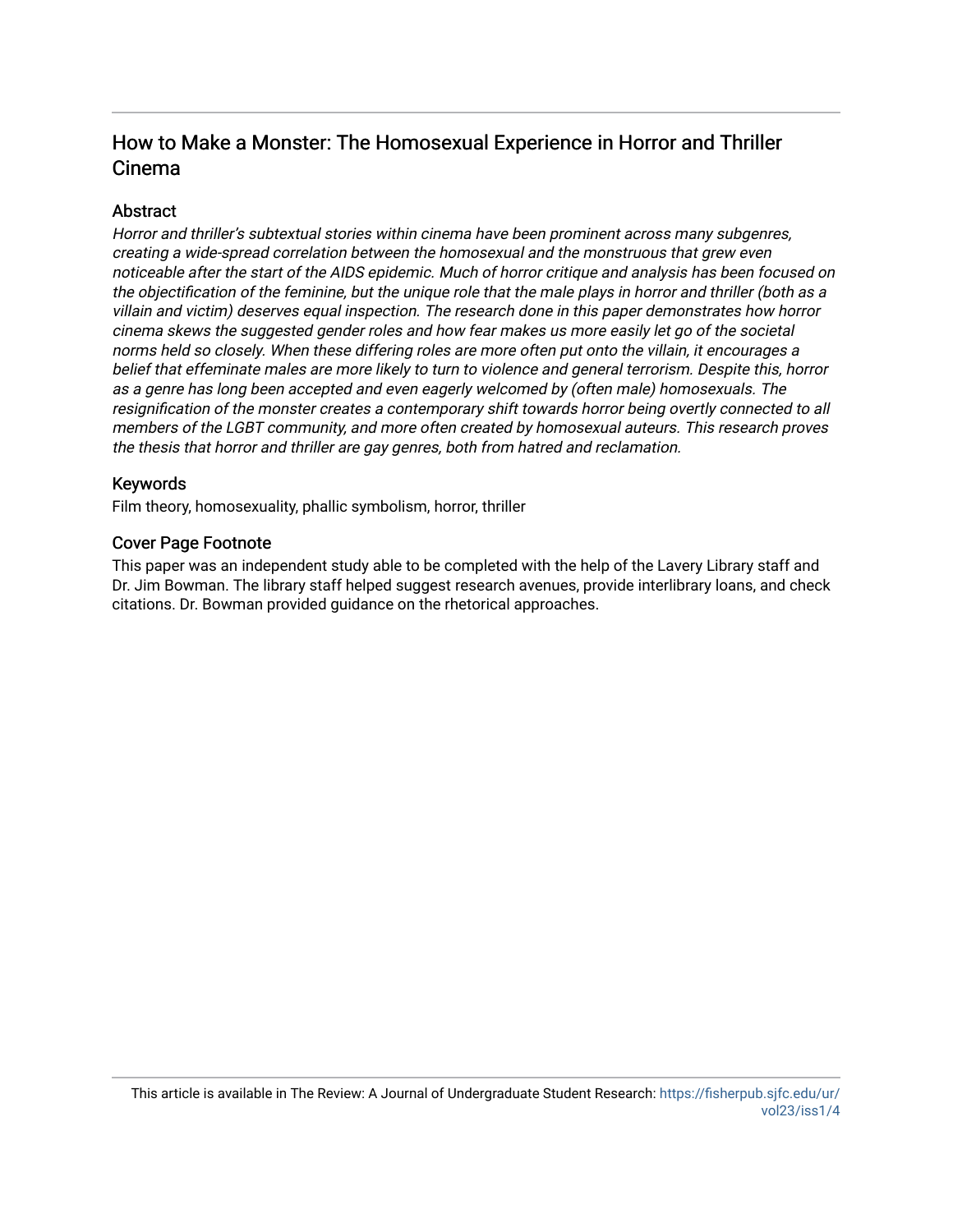#### **How to Make a Monster: The Homosexual Experience in Horror and Thriller Cinema**

#### Marcus Lindenburg

Abstract: *Horror and thriller's subtextual stories within cinema have been prominent across many subgenres, creating a wide-spread correlation between the homosexual and the monstruous that grew even noticeable after the start of the AIDS epidemic. Much of horror critique and analysis has been focused on the objectification of the feminine, but the unique role that the male plays in horror and thriller (both as a villain and victim) deserves equal inspection. The research done in this paper demonstrates how horror cinema skews the suggested gender roles and how fear makes us more easily let go of the societal norms held so closely. When these differing roles are more often put onto the villain, it encourages a belief that effeminate males are more likely to turn to violence and general terrorism. Despite this, horror as a genre has long been accepted and even eagerly welcomed by (often male) homosexuals. The resignification of the monster creates a contemporary shift towards horror being overtly connected to all members of the LGBT community, and more often created by homosexual auteurs. This research proves the thesis that horror and thriller are gay genres, both from hatred and reclamation.*

Since the visual form of cinema was created, it has allowed for a wide variety of stories to be told that would not have the same impact if maintained solely in the written form. Within these stories are auteurs controlling their artistic vision even under the constraints of strict regulation. Particularly in the genre of horror, the inherent ostracization of the monster from society has allowed subtextual homoerotic themes as well as overt references to the subcultural practices of gay communities in contemporary cinema. As horror developed, especially during and in the aftermath of the AIDS epidemic, this phenomenon turned into a means to reinforce the image of the homosexual as monster within general audiences until it became difficult to differentiate the two. Conflating homosexuality with monstrosity has had strong effects on audiences of all sexualities. Despite many of the intentions being harmful, any depiction of the gay experience has been eagerly digested by gay audiences not used to any representation. In this paper, I will argue that the genres of horror and thriller are tied to homosexuality through both self-reflection by gay directors and

actors and outside disdain from heterosexual creators. Horror is a genre of taboo; when topics like homosexuality break free from taboo, they are either turned into parody or thrown out entirely. Until this happens, the genre is dependent on the motif of the homosexual.

Many scholarly works have already investigated the depictions of homosexuals in horror cinema, most noticeably the work done by Dr. Harry M. Benshoff in his dissertation and subsequent book *Monsters in the Closet: Homosexuality and the Horror Film*. Within it, he explored the various images of homosexuals in popular horror film, starting early in the genre's history. This paper will expand on the ideas presented in Dr. Benshoff's book and further develop the theoretical approach to this subject. For the sake of brevity, this paper will focus solely on male homosexuals. It is worth noting that there are also depictions of lesbian monsters in horror, most notably in films like 1936's *Dracula's Daughter*, 1970's *The Vampire Lovers,* or contemporary films like 2009's *Jennifer's Body*. However, this paper is on the specific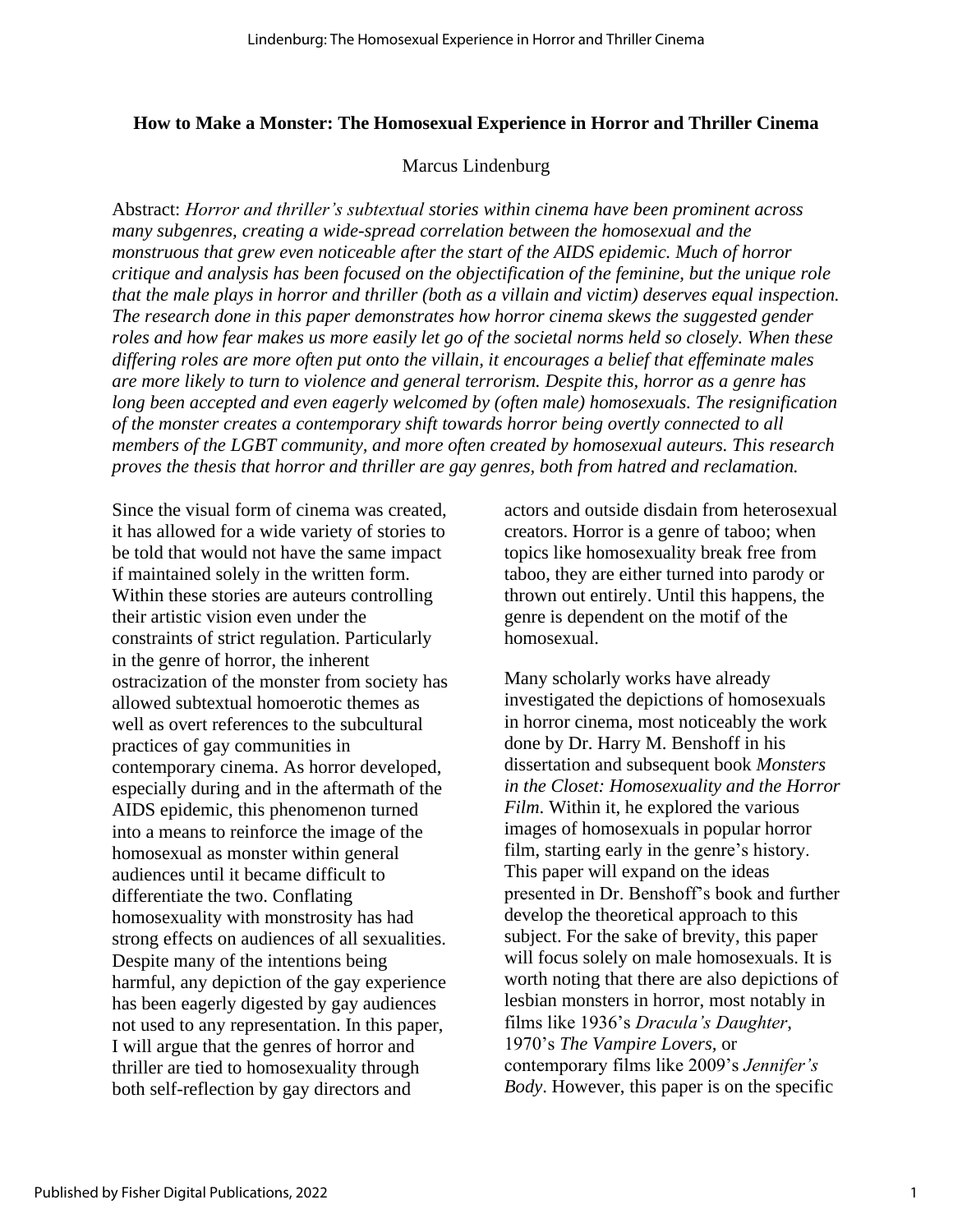forms of stereotype around gay men and the expectations of their masculinity.

Homosexual subtext was born out of necessity, not a desire for cinematic subtlety. The Motion Picture Production Code, known colloquially as the Hays Code, enforced strict regulations from 1934 (when the Production Code Administration was initiated) until it was declared unconstitutional in 1952. However, legal action did not change the culture. The beliefs set forth in the Hays Code kept a tight grip, denying depictions of many acts that were considered unseemly to a more socially conservative public. The most crucial section of this code in reference to this paper is the 1934 addition censoring "any inference of sexual perversion." The Hays Code was a puritanical attempt to control American audiences through severe censorship. Ironically, it provided an opportunity to create more creative subtext. Vito Russo's 1987 book *The Celluloid Closet* says of this shift, "The suppression of homosexuality, or the incorporation of it as something alien and sinister, … influenced homoerotic ideas and longings that achieved expression on the screen" (97). In the case of horror cinema (by its very nature, a shocking and perverse genre), many opted to play with the standards put before them by developing a new type of monster. Attempting to include these forbidden themes created a new and unique dynamic.

#### **Homosexual Friendships in Horror Cinema**

One of the most common subtextual depictions of homosexuality is that of homosociality.<sup>1</sup> In a homophobic culture, it is easier to show men in their friendship rather than in a romantic or sexual

relationship. Because horror makes all relationships more desperate and intense, these homosocial relationships fall into that as well. An early example in psychological thriller is that of Hitchcock's 1948 *Rope*. Of the film, screenwriter Arthur Laurents stated, "[Hitchcock and I] never discussed…whether the characters in *Rope*  were homosexuals, but I thought it was apparent" (qtd. in Russo 94). Most audiences attribute this correlation to the confusion of translation from British English to American but lead characters Brandon Shaw (John Dall) and Phillip Morgan (Farley Granger) maintain a closeness that encourages further inspection. Brandon and Phillip enact their murderous ritual as an intellectual experiment, their goal being to prove their superiority over their victim. Their eagerness to prove superiority can be read as an exercise towards demonstrating masculinity, perhaps a consequence of their effeminate natures. Additionally, the murder of David Kentley (Dick Hogan) almost objectifies the man by physically placing him between the pair at the time of the murder. Although there is certainly tension between the two friends, they can stomach working together by including a third into their ploy (albeit as an unwilling victim).

Dynamically like *Rope*'s villainous pair, Wes Craven's 1996 *Scream* also features a killing pair of male friends. Billy (Skeet Ulrich) and Stuart (Matthew Lillard) conspire together to terrorize their town under the guise of one masked killer. Even ignoring that the desire to kill is what has brought them together in the first place, Billy and Stuart clearly do not have a stable relationship. Whereas Brandon and Phillip are academics putting together an experiment, Craven's teenagers are just that: reckless young "psychos," as Billy himself

 $<sup>1</sup>$  The close platonic relationships of those of the</sup> same sex, often men.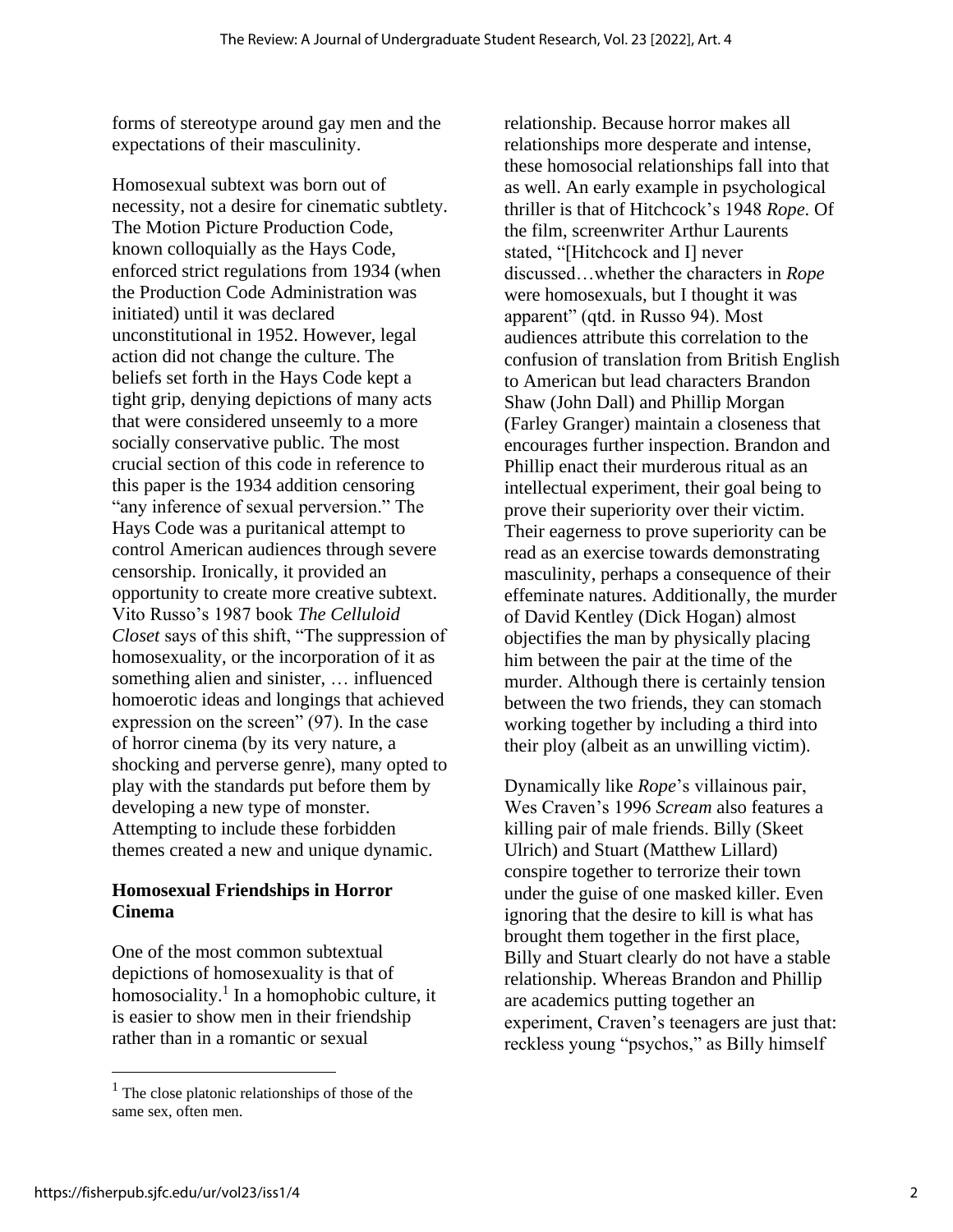designates the pair. Their chaotic anger and American slang lead them to more presentative masculinity than is seen in *Rope*, potentially removing accusations of homosexuality. Despite this, the pair have an emotional and physical closeness, eager to share their use of phallic weaponry with each other. This relationship is natural to its participants yet intended to frighten the spectator.

#### **The Gay Predator:** *The Hitcher* **and** *A Nightmare on Elm Street Part 2*

It is not unique to a post-AIDS crisis world to have depictions of homosexual men be older, domineering, and ultimately disturbed men preying on an innocent youth. However, the AIDS epidemic amplified this trope to the extreme. Two especially relevant examples from the 1980s are Robert Harmon's 1986 *The Hitcher* and Jack Sholder's 1985 *A Nightmare on Elm Street Part 2: Freddy's Revenge*. Both films have a young male protagonist who is terrorized by an older man, leading both boys to be put in the false position of a villain.

In the case of *The Hitcher*, we are introduced to young Jim Halsey (C. Thomas Howell) as he drives down a dark stretch of freeway alone at night. Soon, he picks up John Ryder (Rutger Hauer) off the side of the road, letting out an utterance that "my mother always told me not to do this." This introductory scene sets the mood for the rest of the film. To say that the homoerotic subtext in *The Hitcher* is unimportant would be to disregard some very crucial parts of its storytelling. Not only are there overt moments of touching a thigh, or phallic symbolism in gun use; the film itself reflects the extreme gay panic overtaking America in the 1980s. Jim, an all-American boy, is a cautionary tale of what will happen to us when the dangerous homosexual comes along to prey on us. Ryder is a (presumably)

unmarried man who waits on the street for young boys he takes unusual interest in. Although this interest is more violently sadistic than sexual, the parallel to stereotypes of homosexual predators remains.

In addition to this introduction of the characters, Ryder is later shown to be obsessive in his pursual of Jim. A man obsessed with another man and what he might do to him holds a certain implication, especially in its historical context. If the homosexual is out wandering around our American highways, eager to find a new victim, how could they be anything remotely like us? Ryder is a sadist, who derives emotional (and perhaps physical) pleasure from his torturous acts. Even in his first attack, when asked what he wants, he replies, "I want you to stop me." This evokes an image of sexual assault: Ryder is using a masculine power to force Jim into a role of feminine submission (thus, causing him to be read as effeminate and homosexual). At first, Jim escapes the attack, but he has now peaked Ryder's interest in his willingness to fight back. His torment continues as the film leads to its third act, wherein Jim is seen as the true villain and chased by police. This damnation of Jim taken by his association to Ryder suggests a severe consequence of homosexual behavior, whether consensual or not.

In comparison to *A Nightmare on Elm Street 2*, Jim and Ryder's homosexual subtext seems almost tame. By the very nature of his victimhood, Jesse Walsh (Mark Patton) does not fit into the traditional masculine form. Whereas most horror features the terror and eventual survival of the "final-girl" (i.e., *Scream'*s Sidney Prescott, *Halloween*'s Laurie Strode and *A Nightmare on Elm Street*'s own Nancy Thompson), films like this and *The Hitcher* instead show a man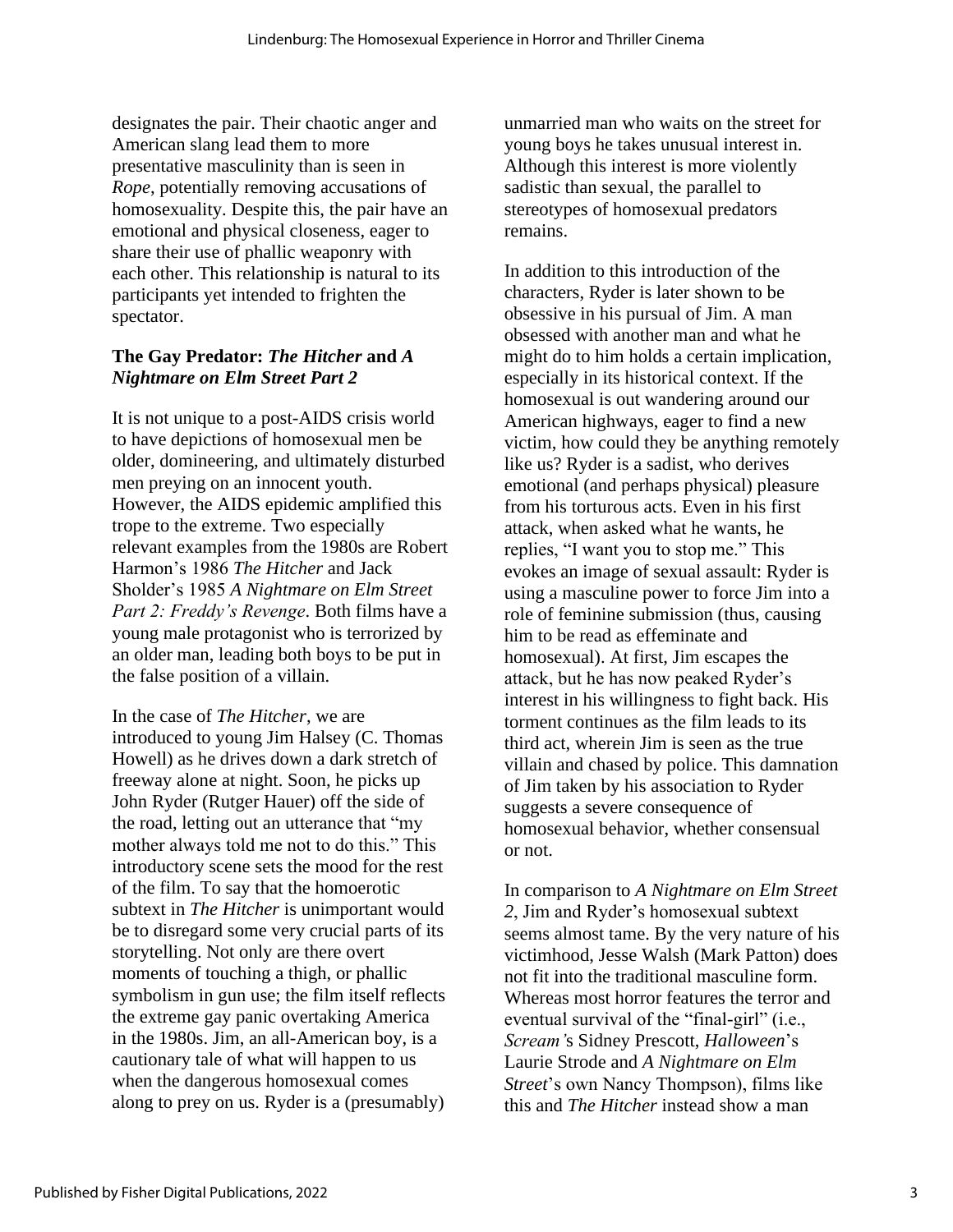being the one who is terrorized. Not only is Jesse placed in a traditionally feminine role, but he is playing the role of the victim as well as that of the killer. As Freddy Kreuger (Robert Englund) terrorizes Elm Street once again, he does so by invading Jesse's dreams, and causing the boy to question his identity as savior or slayer. During this, Jesse frequently rejects the advances of the attractive but female Lisa (Kim Myers), instead sticking with his male friend Ron (Robert Rusler). In one scene, Jesse escapes a party where violence broke out shortly after Lisa made an advance on him. Jesse goes to his friend's house, explaining his fear of Freddy Kreuger controlling his body and Ron points out that, "The only thing trying to get into your body is female and waiting for you on a cabana floor. And you want to sleep with me." This acknowledgment of Ron's perception of Jesse is moved on from with haste, but it is difficult to shake.

As the film progresses, it becomes clear how explicit the undertones are becoming. Jesse's gym coach, Coach Schneider (Marshall Bell), is featured explicitly at an S/M club where he meets Jesse, who later is implied to kill him in another confusing dream sequence. In his 1997 book, *Monsters in the Closet*, Harry Benshoff says of this scene that it "...*might* be read as a metaphoric homosexual panic attack, in which Jesse, having been aroused by the possibility of a sexual encounter with the coach, murders him rather than admit to his homosexual feelings" (248). Ultimately, whether this was the meaning of the attack (or if Jesse truly did kill the coach) is irrelevant. Even without such a detail, the fear and shame of one's own homosexuality remains. As Adam Scales states in his 2014 paper, "'Something is Trying to Get Inside My Body': A Gay Reception and Narrative Analysis of a Nightmare on Elm Street 2: Freddy's Revenge,"

Where the slasher film's final girl has to undergo a tenacious endeavor to overcome her aggressor to physically liberate herself, Jesse…has to literally build the courage to mentally vanquish these nightmares – to physically defeat Freddy Krueger who manifests himself as a personification of Jesse's latent homosexuality. Resisting these nightmares is therefore Jesse's central quest, as a way to try and sustain his heterosexual image, while suppressing his deviant homosexual urges that are endlessly negotiated throughout the diegesis. (34)

Within these urges comes the question of his own masculinity, and how horror transforms gender. The horror monster is not an otherworldly creature like in science fiction. It is everything we, the audience and the victim, fear within ourselves. The best way to unveil these hidden aspects of humanity is by distorting the familiar. Gender roles are one of the most commonly unquestioned familiars for any person, hence why it is so unnerving when they are disregarded.

# **Impaling Masculinity**

Just as sex and gender are intrinsic in our real world, these roles are apparent on the screen. Often, the cinematic perception of gender has turned women into props rather than characters. As Laura Mulvey demonstrated in her 1975 publication *Visual Pleasure and Narrative Cinema*, cinema is obsessed with the human form and even implications of it. Very few films have been made that omit any portrayal of the human form and its inclusion will inevitably show the societal biases held about gender, sex, and body. The female form that her work focused on is often a tool in film to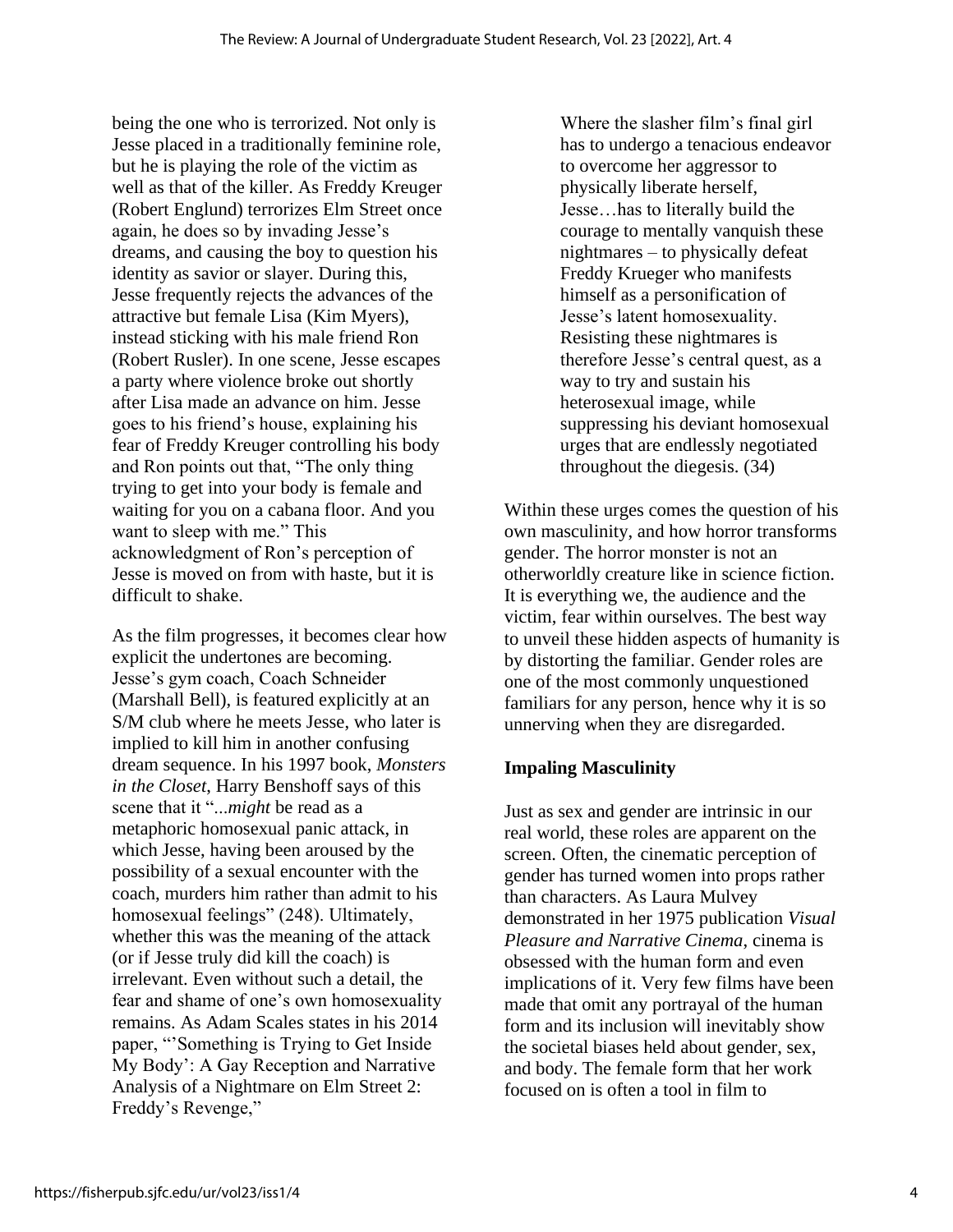strengthen the male by weakening his opposite. In horror, women are often no more than an erotic object, particularly in the slasher subgenre. However, victimized men in horror can be put into this role just the same. Masculinity in a post-nuclear family society has become so fragile that it seeks defense even in cinema. Horror by nature of its genre subverts all the societal expectations we bring into its viewing. Gender roles are ignored or even mocked, and the broad lines of masculinity and heteronormativity become much thinner. For male victims in horror, their masculinity is deeply altered.

In his 2016 book *Queer Horror Film and Television: Sexuality and Masculinity at the Margins*, Darren Elliott-Smith wrote that "Cinematic masculinity is conventionally *impenetrable* in a physical and sexual sense, as opposed to the patriarchal view of the feminine subject as penetrable" (7). Penetration implies a weakness, a societal flaw that is associated with femininity and should never be applied to the male. Discussed extensively (particularly through the lens of feminist analysis), the phallic symbolism of guns, knives, swords, and other weapons is prominent in cinema. The bigger the better: (i.e., *The Texas Chainsaw Massacre*). As a nature of the genre, and particularly in slasher films, the women are often the victims; unwillingly penetrated, and thus either dead or forever scarred and unaccepted in society. For the man impaled by such phallic weaponry, the implications are even more dire. Not only is he forced into the act of metaphorical homosexuality, but there is an inherent voyeuristic approach to this within cinema. Regardless of whether he knows it or not, the male victim's assault is being actively watched. If he dies, it is a choice of giving in, submitting to the killer. The male is sodomized through his submission. Even in the rare case of female

killers, he still gives up the power and masculinity he held so close. As long as the man is the villain or monster of the horror film, he maintains the status quo of his assumed strength. But to be made into a victim, even a survivor (a final-boy), he loses touch with that masculinity.

The cinematic distortion of masculinity and femininity comes in both physical and psychological terrors. In her 2005 book *Phallic Panic: Film, Horror and the Primal Uncanny*, Barbara Creed writes, "As in the case of women, Freud also argued that the cause of hysteria in men was a failure to take up the designated gender role" (45). If this holds true in cinematic horror, then which gender role the hysterical male victim fits into must be questioned. In some cases, hysteria, and terror lead to an even further push to present masculinity (i.e., Ash's phallic chainsaw arm in Sam Raimi's *Evil Dead* trilogy). More commonly, hysteria leads the male to supposed femininity.

# **Momma's Boy**

When *Psycho* was released by Alfred Hitchcock in 1960, the ending twist was a large part of its appeal. It is not just disturbing that Norman Bates (Anthony Perkins) has a delusion; it is disturbing to the audience that this delusion is of his mother, a relationship he clearly values long after her death. What sort of man would go as far as to pretend to be his own mother, even killing innocents "for" her? This implication of homosexual obsession with the mother is not new. It has been common, more so in the  $20<sup>th</sup>$  century, for those in medicine to blame avoidance of a heterosexual lifestyle on too close relationships of homosexual males with their mothers. These beliefs about the etiology of homosexuality were explored heavily and spread to doctors and average people alike. Judd Marmor's 1965 published compilation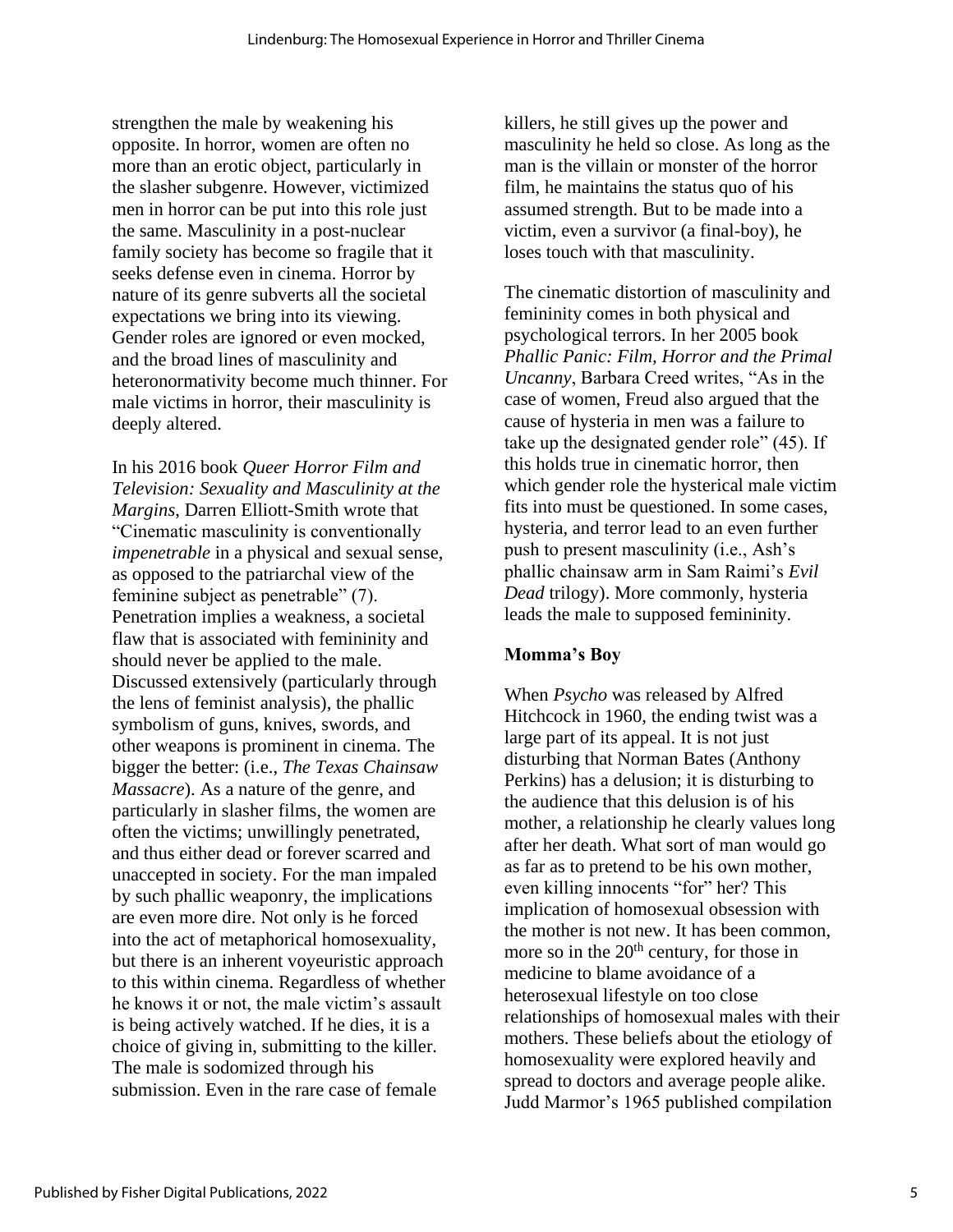of studies *Sexual Inversion: The Multiple Roots of Homosexuality* worked to pinpoint the true cause of this experience. Featured in Marmor's books and often spoken of for his work in conversion therapy, Irving Bieber put the onus for homosexual males on the mother, claiming that "the pattern [of mothers relating to homosexual sons] is an overclose intimacy, possessiveness, domination, overprotectiveness, and demasculinization" (264). Bieber also explored the connections between homosexuals and schizophrenia, suggesting that both "disorders" were caused from the dynamics of the childhood home, often the mother being too involved. As Norman is "a psycho," he is implied to be both sexually and mentally disturbed. When we look towards the visual of the Bates family, prior even to the knowledge of Norman's delusion, it is something meant to disturb polite society. By nature of the expectations of adult masculinity, grown men are not to have a close relationship with their mothers. If they develop this complex of obsession, they have the potential to become both schizophrenic and homosexual. Both of which, in horror, incite fear.

Bates' potential Oedipus complex is crucial, but he is not the only villain of horror who maintains this disturbed relationship. Seven years after *Psycho*'s release, Herschell Gordon Lewis directed *The Gruesome Twosome* (1967), a gory horror about a mother/son duo of serial scalpers. Although more focused on the mother character of Mrs. Pringle (Elizabeth Davis), the intellectually disabled Rodney Pringle (Chris Martell) is an active, albeit manipulated, participant in the murders. It is notable that Rodney's victims are entirely female, and the male gaze is still present in this film, such as in the dormitory scene with future potential victims lounging in lingerie. However, Rodney does not seek his victims out because of any attraction, he is

only following the order of his mother. There are scenes where the body is emphasized by Rodney's interaction with it. Take for example a particular victim whose internal organs Rodney inspects out of curiosity. In this way, Rodney is more comparable to the asexual effeminate monster of early horror in that he has no sexual desire beyond an intrigue in other human bodies because of his mother keeping him away from the rest of the world.

In other instances, such as William Lustig's 1980 slasher film *Maniac*, sexuality is more than present. Frank Zito (Joe Spinell) is a decidedly sexual creature, regardless of how unorthodox his interests may be. It is established early in the film that Frank actively seeks out his female victims, frequently sleeping with them prior to killing them. However, his murders are still controlled by his obsession with his mother, despite her being deceased. In one particularly unsettling episode, Frank clutches onto a fresh victim while moaning "mommy" in hopes that there's still a chance for her to protect him. It is later revealed that he never got this protection, as Carmen Zito abused her son when he was a boy. Because of Frank's complex history with women, it is hard to see where the attraction is truly coming from.

Even in films where the male villain is resolutely heterosexual, such as Stephen King and Mick Garris' 1992 *Sleepwalkers*, these men care more for their mother than any other woman, feeding into the Freudian belief that homosexual men maintain too close of a relationship with their mother. In horror cinema, this fixation only serves to unnerve the audience. But repulsion is an essential part of the genre, and the more gruesome the tale, the stronger this repulsion grows.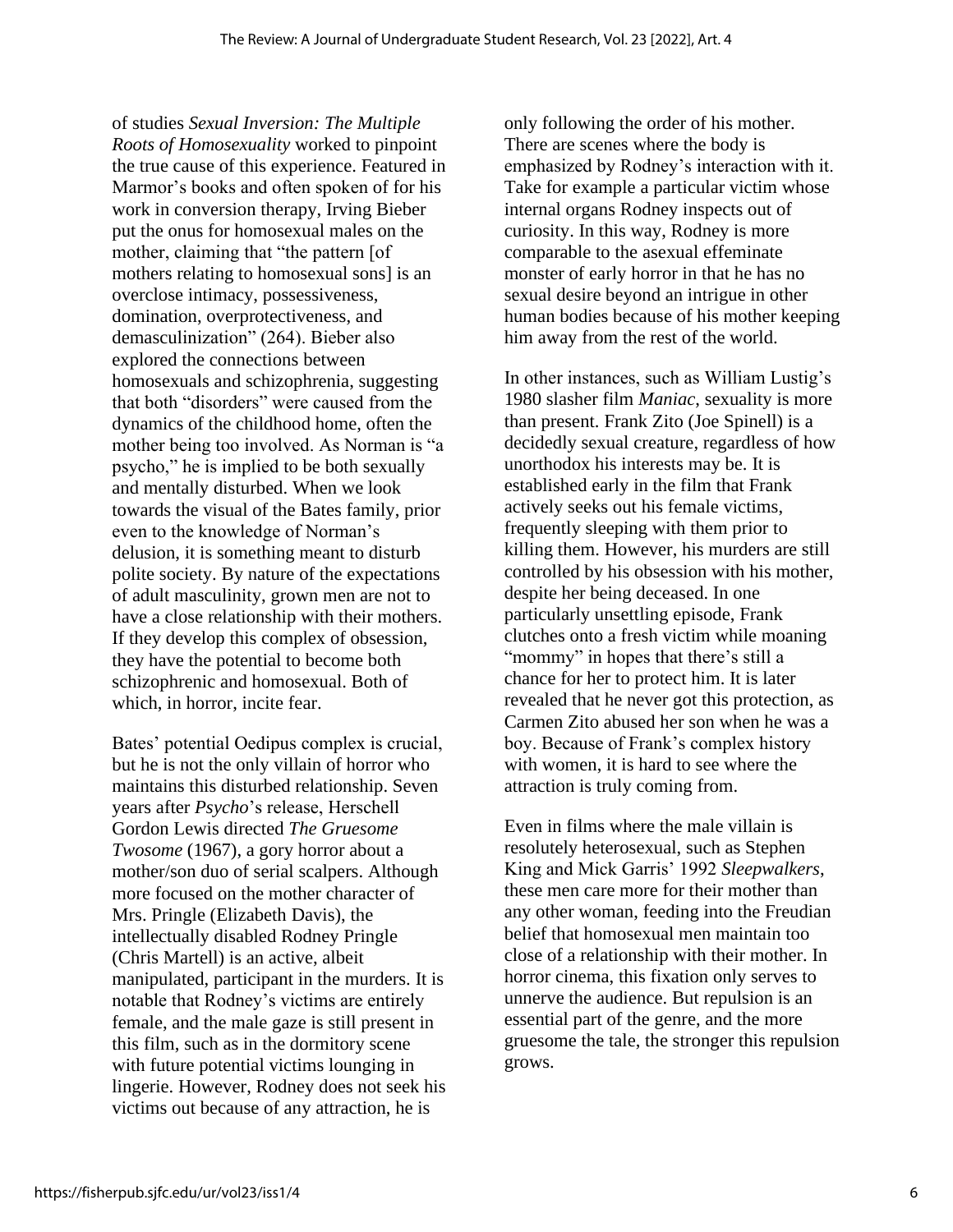### **The AIDS Monster**

Even predating any hint of a moving picture, diseases have been compelling devices in narrative. These diseases come along with varying implications, often related to the morality of the infected. In Susan Sontag's 1978 *Illness as Metaphor*, she examines the social conceptions surrounding cancer and tuberculosis. More relevant is the latter, and how blood as a controlling visual can relate to the metaphor of HIV and AIDS in horror cinema. Where visuals of blood in TB are romantic and tragic, blood in relation to HIV and AIDS is something to jump away from, something poisonous. As quoted from Sontag's 1989 addition to the book, "...AIDS obliges people to think of having sex as having, possibly, the direct consequences: suicide. Or murder" (160). What could be more of a horror?

Blood can be a shocking and alarming visual: humans are naturally repulsed by the sight of it outside of our bodies, where it shouldn't be. However, adding the panic and fear surrounding HIV and AIDS makes bloody visuals in horror take a different turn. In Joel Schumacher's 1987 *The Lost Boys*, blood as a metaphor becomes evident. The exchange of blood for vampires is an incredibly intimate ritual, one that requires one of the pair to be "pure" and the other already tainted. As stated by Andrew Schopp in his essay *Cruising the Alternative: Homoeroticism and the Contemporary Vampire*,

> Michael [our unwitting protagonist] endures a series of initiations, including drinking David's blood…[he] attempts to destroy David so that he won't have to face the consequences of having shared

David's blood; so that he won't have to become 'just like David.' Produced during the height of AIDS panic in America, it is difficult not to interpret this as AIDS hysteria. Blood can also signify semen<sup>2</sup>, and thus Michael clearly fears not only 'infection,' but becoming one of the infectors—i.e., queer. (237)

Even the final twist of the film, in which an older man is revealed to be the enemy, ties back to the previously mentioned themes of metaphorical homosexual predators. Perhaps more than any other sickness, AIDS is deeply connected to morality. We are expected to see those diagnosed with HIV/AIDS as essentially synonymous with a killing cult, as vampires are. Young men share blood with older men and go on to spread an infection, killing innocents along the way.

Other more subtle instances still reinforce this correlation, and they need not include the sharing of blood. In John Landis' 1981 *An American Werewolf in London*, the themes of men sharing diseases or infections are still present, in this case provoked by a violent attack rather than a ritual. After being attacked at night and undergoing a gruesome transformation, David (David Naughton) is frequently haunted by visions of his close male companion Jack (Griffin Dunne), who rots away while he tries to go on without him. This goes beyond metaphor, with David's task laid out for him early in the film. During a vision occurring at his hospital stay, Jack comes to him with flesh hanging off his face and neck and encourages David to commit suicide, saying, "Take your own life! Suicide, David. Join me…it's cold, David, and I'm so alone…I'm lonely. Kill yourself, David,

<sup>2</sup> Blood is a liquid that often coats women (or feminine characters) to enact dominance, it is often

shared, or directly following the use of a phallic symbol.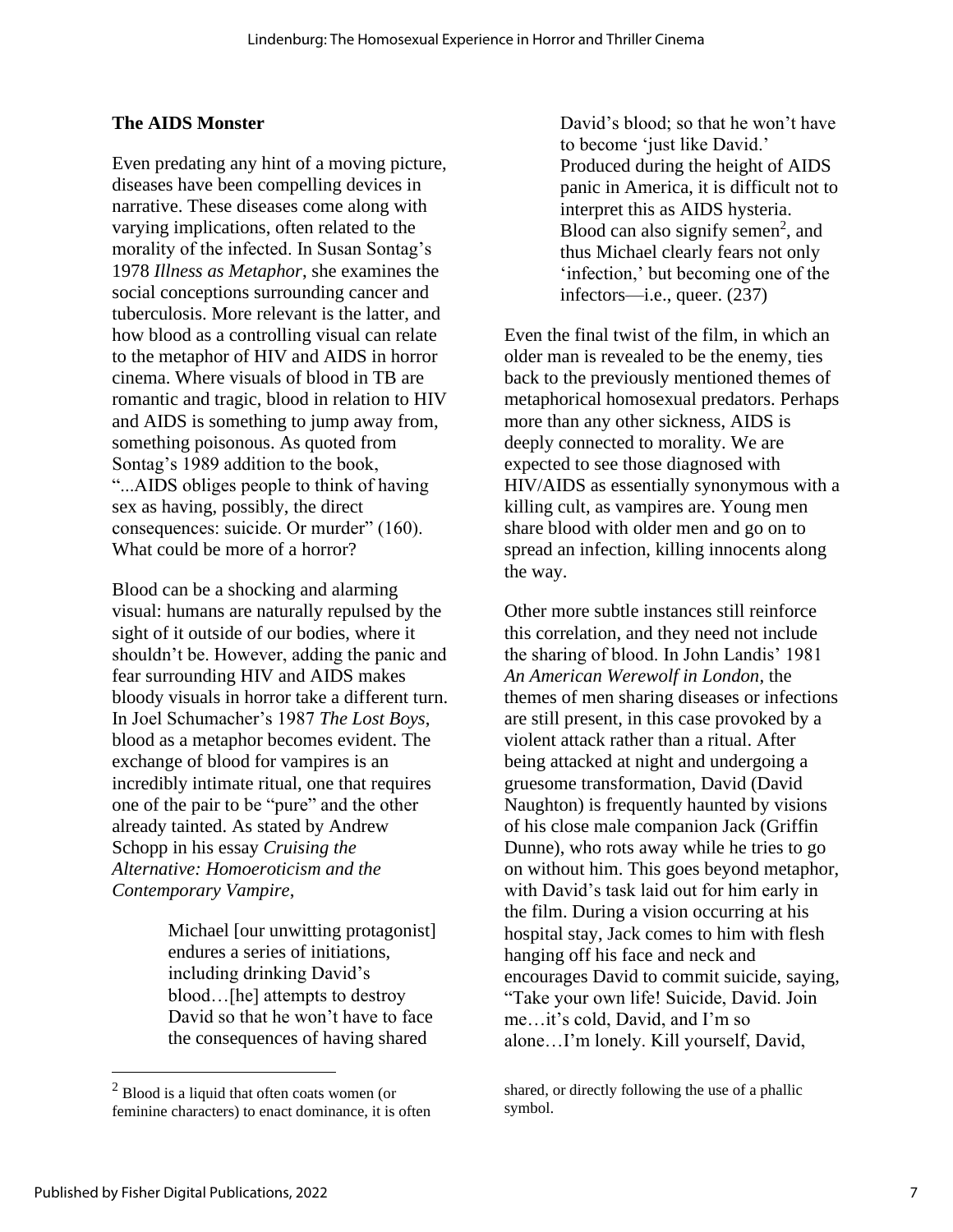before you kill others." Not only does this impassioned speech reiterate the close friendship between the two men, but it also brings about the fear of harm to others as a homosexual male. Given when this film was released, the AIDS panic metaphor is considerable. Because of the monster that David was turned into, he will inevitably spread his pain and suffering to others, whether that be through spreading the lycanthropic "virus" or by killing those like Jack and putting them in a state of limbo. Jack's condition is reminiscent of the flesh wounds that often come with late-stage AIDS, albeit a much more dramatic portrayal. There are two clear options for those with AIDS or lycanthropy that are set out for the film's audience: 1) Die a mangled version of your old self, stuck eternally rotting or 2) Spread the illness by contaminating others and let the cycle continue. By killing himself and ridding the world of werewolves, David has ended this sequence.

# **The Dandy Vampire**

The vampire is a creature of intrigue and seduction. He is often a man living alone who cares more to live in extravagant excess than with another soul. However, the appeal of the vampire is that he can be convinced to seduce for love rather than for the deception of feeding. Additionally, many women find vampires appealing for being unlike the traditional overly masculine heterosexual. In her 2005 book *Phallic Panic: Film, Horror and the Primal Uncanny*, Barbara Creed describes the vampire as "a strangely feminized creature…a sensualist, a creature of the flesh whose conquests represent a triumph of body over conscience and of sex over death" (72). However, when the

vampire uses these powers of seduction on the male rather than the female, his intrigue still succeeds in swaying them towards his favor.

This notion of homosexual subtext in the vampire genre is so common that it's even poked fun at. For example, Taika Waititi's 2014 *What We Do in the Shadows* features a scene in which the group of male vampire friends go out for a night on the town in extravagant clothing, only to be yelled a jeering "Homos!" by a passing teenager. Andrew Schopp stated that, "By its very nature, the vampire is an outsider, an 'other.'... The vampire represents an unknown that may be threatening, but also exposes the culturally repressed. The contemporary vampire's otherness configures its world as a place to act out fantasies and desires without the constraints of human socio-cultural, sexual, or even physical mandates" (233). Thus, the vampire draws attention to the supposed abnormality hidden within human societies.

This paper will not go into depth on Neil Jordan's screen adaptation of *Interview with the Vampire: The Vampire Chronicles*   $(1994)$ .<sup>3</sup> This film has been picked apart repeatedly, and it is clear that Louis (Brad Pitt) and Lestat (Tom Cruise) have an especially intimate relationship that is emphasized by their extravagant effeminate behavior and their joint raising of an adopted child. However, the film can still be used as a frame of reference for the differences across the vampire genre.

Louis and Lestat, like many vampires, are wealthy and white. When vampires aren't white, their story is tied to a different metaphor. Black vampires do not often fall

<sup>&</sup>lt;sup>3</sup> Should the reader seek further analysis, they can find it in the following citation: Bendel, Jared A. *A* 

*Queer Perspective: Gay Themes in the Film "Interview with the Vampire"*. Diss. Colorado State University, 2013.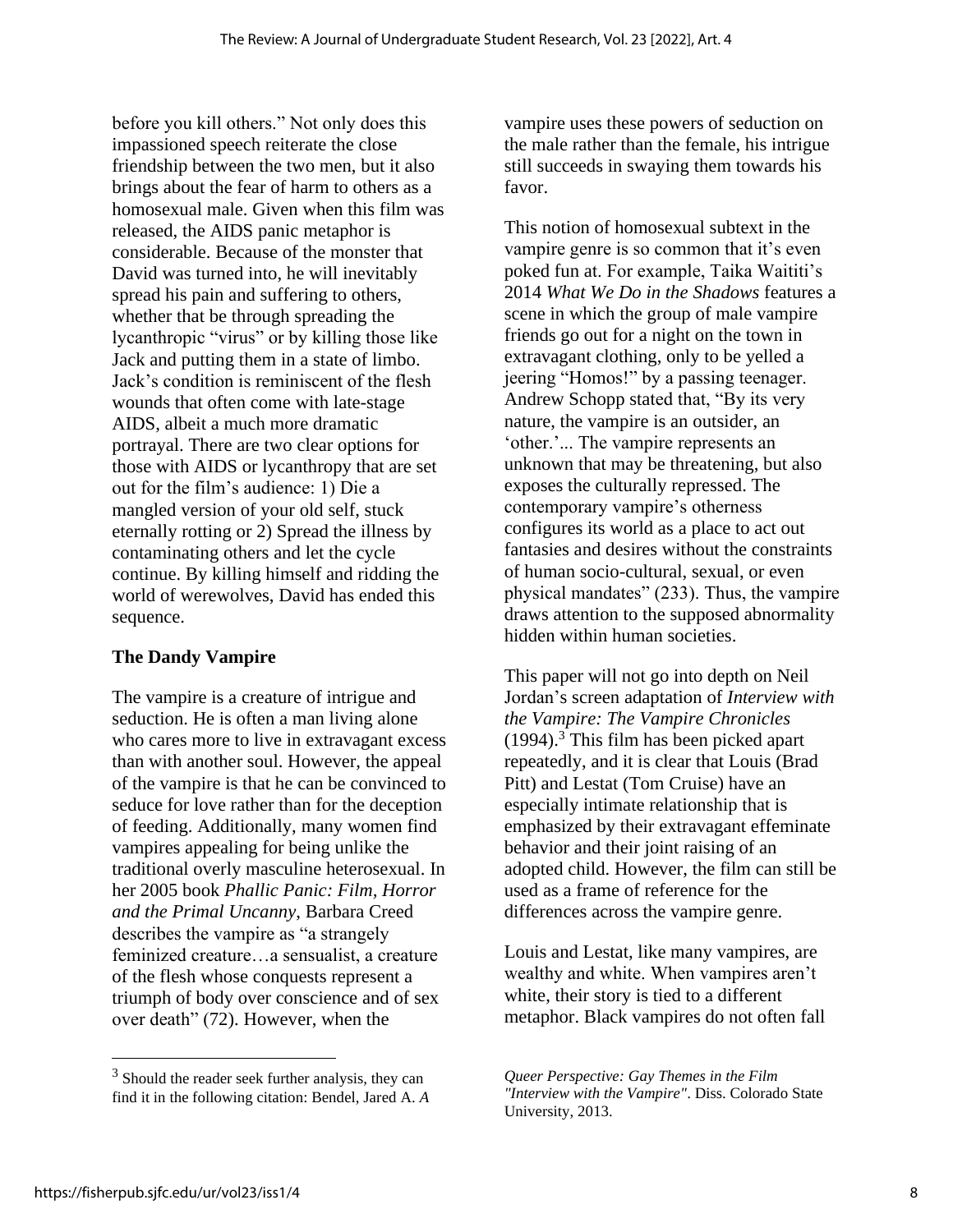into the metaphor of homosexuality. When we are given the rare glimpse at Black vampires, the metaphor is not of an underground sexual or homosocial society; rather, such as in Bill Gunn's 1973 blaxploitation film entitled *Ganja & Hess*, the metaphor is one of unfortunate addiction that polite society may find unwelcome for other reasons. As stated in the film, "[Hess] is not a criminal; he's a victim. He's addicted to blood." Although different, both metaphors strengthen the separation from "the normal."

The character of George Meda (portrayed by director Bill Gunn) soliloquizes on his nature as a murderer and a victim, in constant battle with himself. The outside world torments him as much as he does himself. The white vampire can hide in the shadows, whereas the black vampire (and more importantly, the black male vampire) is interrogated by outsiders even prior to his transformation. While attempting to talk down a suicidal Meda who speaks of drowning himself, Hess says "Mr. Meda…there's no possible way for you to know this, but I'm the only colored on the block. And if another black man washes ashore around here, you can believe the authorities would drag me out for questioning." Hess is not afforded the luxury and extravagance of his white counterparts (who are not shown explicitly in this film, save for a mysterious masked figure). Even though Hess is shown to be wealthy and prominent in his community, he still finds his "fix" more from blood banks and other inconspicuous sources. Unlike vampires such as Louis and Lestat, Hess has a true and reasonable fear of being caught. He must be tied down to the social expectations and not risk anything that ostracizes him further. Thus, the masculinity of a vampire is contingent on his racial and economic standing.

In her section of the 1993 book *Screening the Male: Exploring Masculinities in the Hollywood Cinema*, Robyn Wiegman discusses the complex cinematic masculinity of the African American man, stating that,

> [when] denied full admittance to the patriarchal province of the masculine through the social scripting of blackness as innate depravity and occupying an enhanced status through masculine privilege in relation to black women, the African American male challenges our understanding of cultural identity and (dis)empowerment based on singular notions of inclusion and exclusion. (174)

Black vampires are not granted the same transcendence of gender as white, wealthy, vampires who bask in extravagance. This therefore begs the question of what happens when a vampire finds himself in the combined metaphor of being both black and homosexual. Even with wealth such as Hess', masculinity must remain intact for a black vampire to be safe.

This is a complete divergence from what is expected of a vampire, with understandable logic behind it. Still, Gunn never explains directly why Hess is not the effeminate seducer so many before him have been. It is left to the audience to make assumptions on his masculinity. Hess is neither overtly macho nor overtly dandy. Traditionally, especially for horror, there is very little subtlety to where the character fits on the scale of the masculine.

# **The Butch Werewolf**

The vampire may be able to avoid masculinity in many cases, but it is able to do so by being shown against the traditional masculine. In films strictly focused on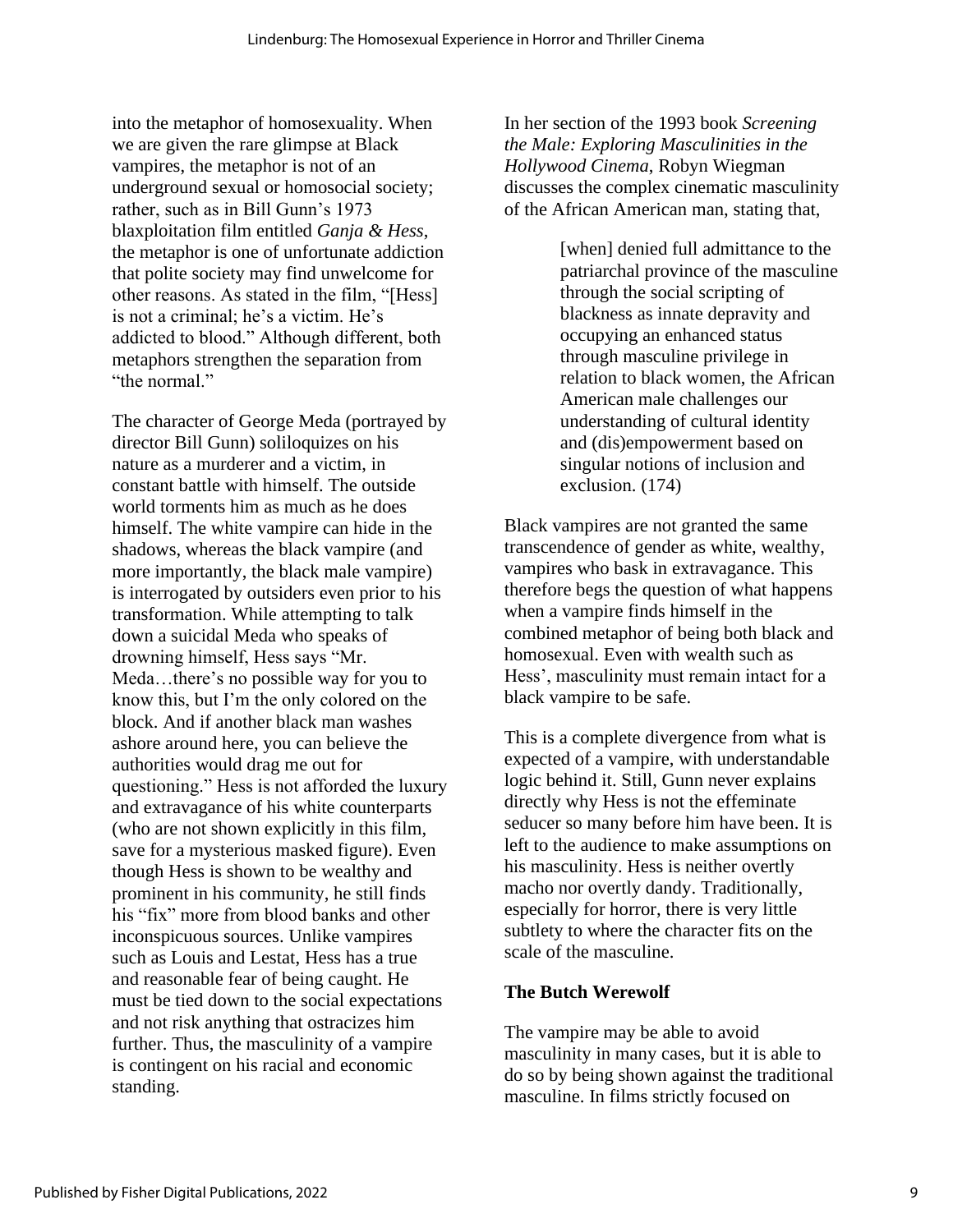vampires, this masculine opposition is often shown in a heroic human. For horror films with more than one creature, the werewolf is often shown to be the opposite of the vampire in every sense. Where vampires are tied to wealth and dandyism, werewolves are shown as their down-to-earth, blue collar, counterparts. This creature is an escape for the heterosexual male fantasy of returning to the wild. Without even being human, the werewolf is the ideal man in terms of traditional masculinity. This visual is easy to put on the screen, appealing to the audience by showing internal desires held by men and women alike. The werewolf is still a sexual creature, although not a seducer like the vampire. In some ways, this masculine creature is more agreeable than the feminine vampire. Dr. Benshoff argues that werewolves are evidence to how unwilling cinema is to portray homosexuality, stating that "beneath the queerly bestial nature of these romances, they all remain resolutely heterosexual, suggesting perhaps that any form of heterosexuality – even one tinged by bestiality – is still more palatable to mainstream audiences than is consensual homosexuality" (259).

Indeed, we see these themes of sexual perversion far more frequently than we are ever shown homosexuality as a natural, human state. As we've seen, when homosexuality does appear on screen, it is in the monstrous, the unwanted, the terrifying, and most importantly, the dangerous. In the 1981 John Landis horror-comedy, *An American Werewolf in London*, the line between beast and man becomes blurred, as is the nature of the werewolf. However, David (David Kessler) and his horrific, bone-breaking, metamorphosis makes it clear that he is no longer fully human. Even with this knowledge, the audience is more willing to see Nurse Alex (Jenny Agutter) engage in a sexual relationship with a man

who is part beast than any level of homosocial or homoerotic behaviors.

In Mike Nichols' 1994 *Wolf*, this confirmation of the heterosexual werewolf is clear. By transforming into a werewolf, simple book publisher Will Randall (Jack Nicholson) is granted vigor, stamina, and an overall increase in traditional masculinity, thus making him more attractive to women with whom previously would have had no chance. Like David, Will's sexual appeal is inherently tied to his animalistic nature. Yet again, a beast is deemed more appropriate in public sexuality than a homosexual, even when he attempts to sexually assault a female character. These themes reoccur frequently in the werewolf subgenre, frequently reinforcing the idea of a werewolf as the ultimate hypermasculine creature. Again and again, horror teaches us that a man is a wolf, and being turned into a lycanthrope is the only way to unleash this true expression of masculinity. In this way, the wolf is a closer metaphor of homosexuality when a woman is put under the curse of lycanthropy. Regardless of its sex, the sexuality of the werewolf is shown to be more acceptable than any true deviation from heterosexual expectations.

#### **The Thriller and its Psychosexual Nature**

Even with its very name, the thriller genre suggests that it will lead its audience to excitement, perhaps of more than one kind. Of the films within the thriller genre, some have more overt reference to themes of sexuality than others. In the case of Cronenberg's 1996 *Crash*, the metaphor becomes explicit instances of sexual taboo, both in homosexuality and other more unexpected taboos. The subculture of *Crash*  can be put directly parallel to the S/M subculture in the reality of the homosexual underworld, not just as a hidden community, but as a combination of pain and pleasure.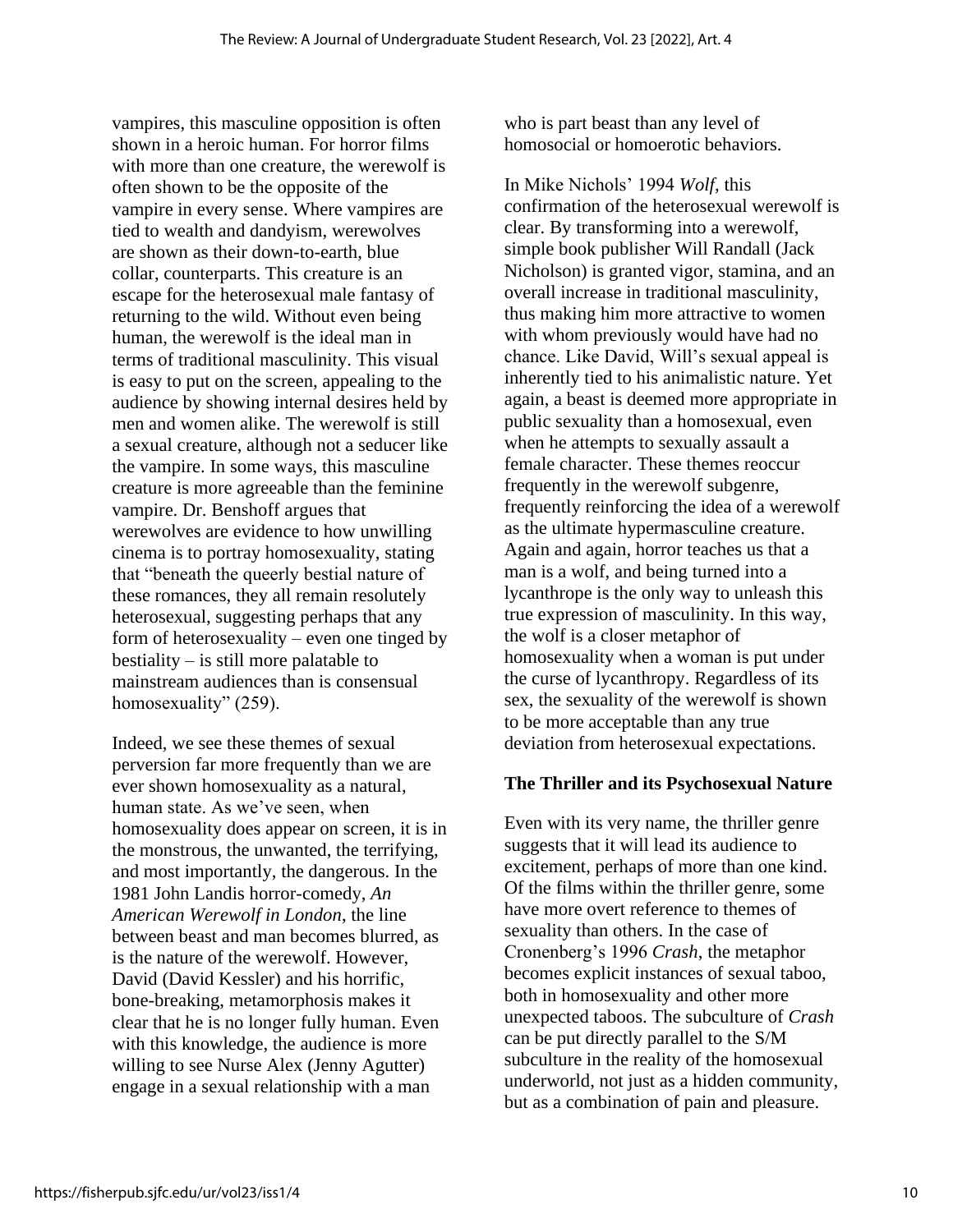The film itself is a commentary on the genre it's within. As said, fear and sex are not juxtaposed in their differences; they are nearly an identical feeling. The adrenaline rush experienced by James Ballard (James Spader), Helen Remington (Holly Hunter), the mysterious Vaughan (Elias Koteas), and the rest of the widespread<sup>4</sup> subculture is such a strong chemical that it negates any social norms, including those of gender. Even though Ballard is already shown to have questionable sexual morals from the start of the film, he undergoes a transformation of letting go of his preconceived notions about where, in what circumstances, and with whom he can engage sexuality. In the aftermath of Ballard's titular crash and subsequent recovery, he must reconcile with a new aspect of his identity that would be rejected by the whole of moral society. No longer is this world an unspoken taboo. Even as early as his first walk in the hospital, Ballard has already begun to experience homosocial engagement with Vaughan.

As thriller becomes more horror, these Freudian psychosexual obsessions blur the lines between sexuality and fear. Both incredibly vulnerable aspects of human experience, it becomes difficult to distinguish the emotional response. One extreme example of these blurred lines is the 1989 work of Brian Yuzna, entitled *Society*. While most often spoken of for its fantastic use of practical special effects, Yuzna's both frightening and sexual world created in the film is an incredibly fascinating juxtaposition. In comparison to the rest of his town, Bill (Billy Warlock) is the most straight-laced. From the start of the film, already taboo sexual acts are referenced in the form of incestuous relations. Later, same-sex relations start to be referenced,

with Bill's sister saying on a recording, "Then you can do it with women as well as men?" These overt references are not oblique, but symbolism is also apparent throughout the film. When at the beach with his girlfriend, Bill is forced into a position of submission as he is placed physically underneath the domineering Clarissa, who squirts a bottle of sun-tan lotion over him in an act of clear phallic symbolism. Bill frequently rejects these and tries to escape the horrors.

This theme of being introduced into a morally reprehensible community is common throughout both horror and thriller. Other films, like Robin Hardy's 1973 folkhorror *The Wicker Man*, show a similar premise of a resolute missionary heterosexual terrorized by the perverse society he is tricked into. In some ways, this switch of the "sexually normal" being the outsider makes for a start at horror being more welcoming to the homosexual. It is worth remembering that the sexually ambivalent characters are the ones we are meant to fear. Despite this, seeing a commune of unquestioned sexuality and gender starts to lead into reclamation.

# **Reclaiming the Monster**

From horror's birth, homosexuals (particularly men) took interest in the implications laid out to them. The death of the Hay's Code brought a change to how open horror could be, and what its audiences took it for. The most famous example of this is 1975's *The Rocky Horror Picture Show*, the epitome of a cult classic. Others, like David Cronenberg's 1987 *The Fly* were accepted by their audience because they were seen as representative of the struggle of the AIDS crisis. Cronenberg himself says

 $<sup>4</sup>$  The subculture is shown to be widespread by large</sup> crowds at the James Dean crash recreation and

frequent references to changes in traffic, emphasizing the drivers' possible destinations.